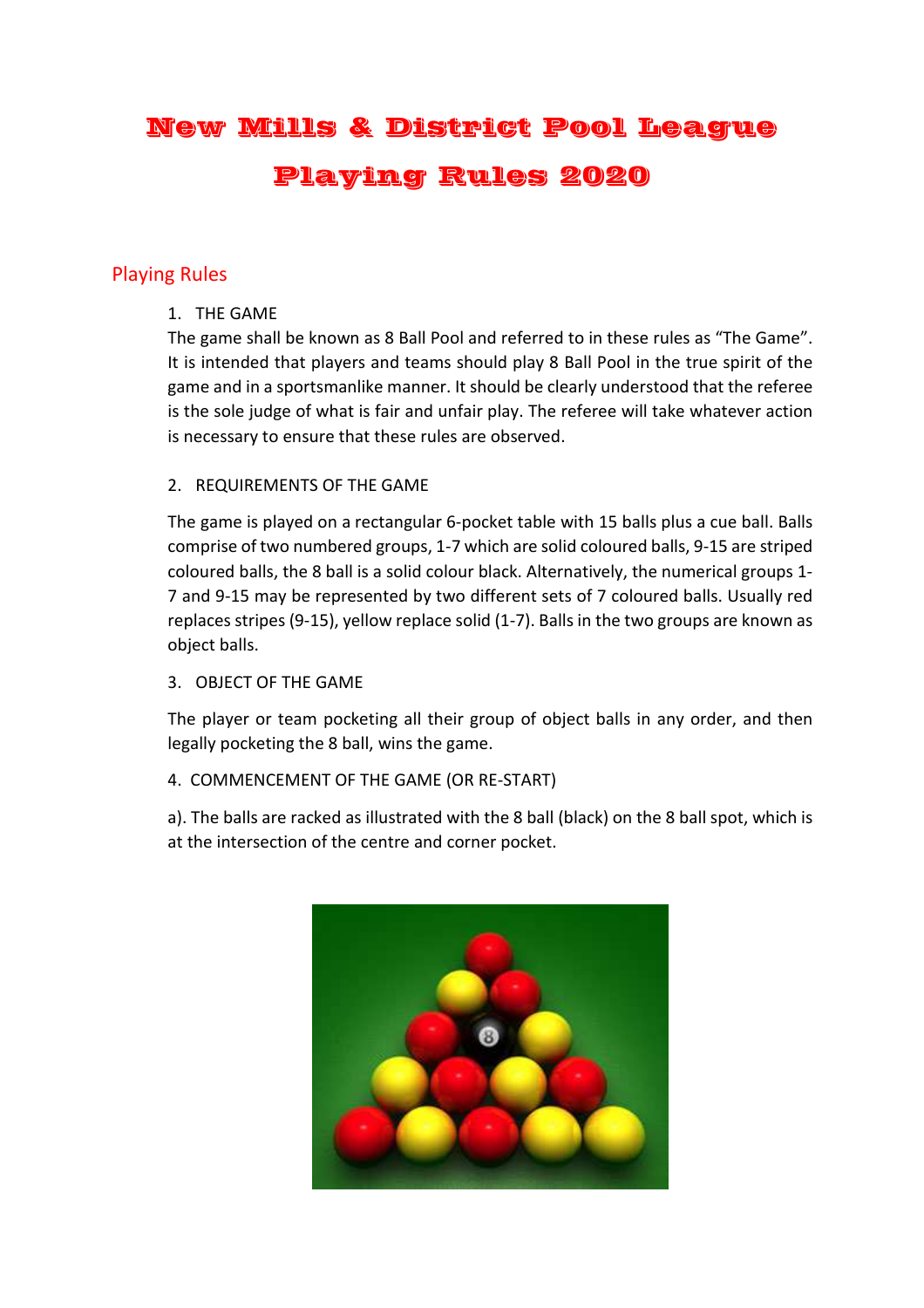b) Order of play is that the home team always breaks first.

c) The opening player plays at the triangle of object balls by striking the cue ball from any position behind the line. An object ball must be pocketed, or at least TWO object balls hit any cushion. Failure to do so is a foul break and will result in the balls be reracked as per rule 4A. The opposing player then starts the game with two visits.

d) If the 8 ball (black) is pocketed from the break shot, the balls will be re-racked and the game will be restarted by the same player. No penalty will be incurred. This applies even if other balls, including the cue ball, are pocketed, or leave the playing surface ("off the table").

e) When colours have not been decided, the table is deemed to be "Open". When the table is open, a player may play at either group of colours.

f) Colours can never be decided on a foul shot.

g) Once colours are decided, the player remains "On" that coloured group for the duration of the frame.

h) Playing a shot after neglecting to nominate a choice of colours is a foul. Any balls potted on such a shot are left in the pocket and ignored for the purpose of deciding colours.

5. ON THE BREAK

a) If no colours are potted on the break the table is "Open".

b) If one or more colours are potted on the break the player then has a right and obligation to verbally advise the referee of a choice of colour before proceeding. Failure to do so is a foul.

c) i) If the player nominates a colour that was potted on the break, the player is on that colour no matter what happens next.

ii) If the player nominates a colour that was not potted on the break, to be on that colour, the player must pot a ball of that colour on the next shot, if the player misses, then the table is deemed 'open' for the next player.

d) If the white or any colour leave the table that off the break, then the opposing player receives two visits & the table is deemed open no matter if any object balls were pocketed off the break. However, if the white ball is pocketed on the break, then the opposing player receives one visit only but the table is deemed open no matter if any object balls were pocketed.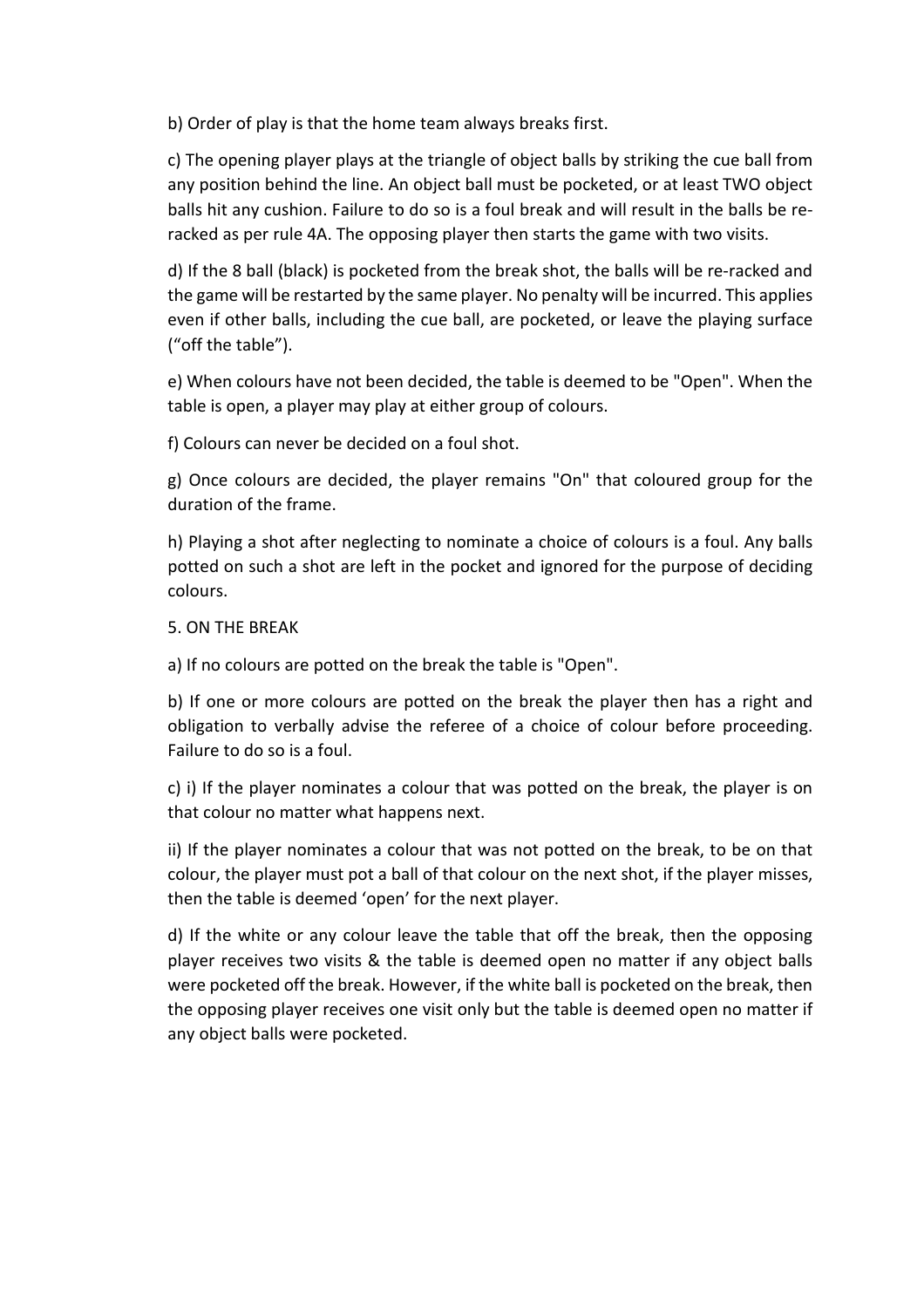#### 6. AFTER THE BREAK

a) If a player pots one or more balls of the same colour, the player is then "On" that colour.

b) If a player pots one or more balls of different colours, the player must verbally advise the referee of a choice of colour before proceeding. Failure to do so is a foul

c) On the first occasion a player legally pockets an object ball apart from off the break, then that ball denotes their group.

d) If no object ball is pocketed from a legal break, then the players continue alternatively playing at either colour until such a time as a legal pot is made, which decides the player's colour.

e) If a ball, or balls, are legally pocketed, this entitles the player to one additional shot and this continues until the player either:

1. Fails to pocket one of their own set of allocated balls, or;

2. Commits a foul at any time.

f) Combination shots are allowed, providing the player hits one of their own group first, or any ball with the first shot following any foul.

7. FOULS – PENALTY 2 VISITS & OPEN TABLE UNLESS OTHERWISE NOTED

a) In off (cue ball pocketed) anytime apart from off the break (penalty is 1 visit to opponent with an open table if cue ball goes in off the break).

b) Hitting an opponent's ball(s) with the cue ball on first impact of the cue ball, except with the first shot following any foul.

c) Failing to hit any ball with the cue ball, except where rule 8(C) applies.

d) Jump shot - defined as when the cue ball jumps over any part of any ball before making contact with any ball.

e) Hitting the 8 ball (black) with the cue ball on first impact of the cue ball before all their own group are pocketed, except with the first shot following any foul.

f) Potting any opponent's ball, except with the first shot following any foul.

h) Ball off the table.

1. Any object ball or the 8 ball (black), shall be returned to the 8 ball spot (see rule 4(A)), or as near as possible to that spot without touching any other ball, in direct line between that spot and the centre of the string line. A ball shall be deemed "off the table" if it comes to rest anywhere other than on the bed of the table.

2. If the cue ball leaves the table, then the cue ball played from in hand (see rule 10B).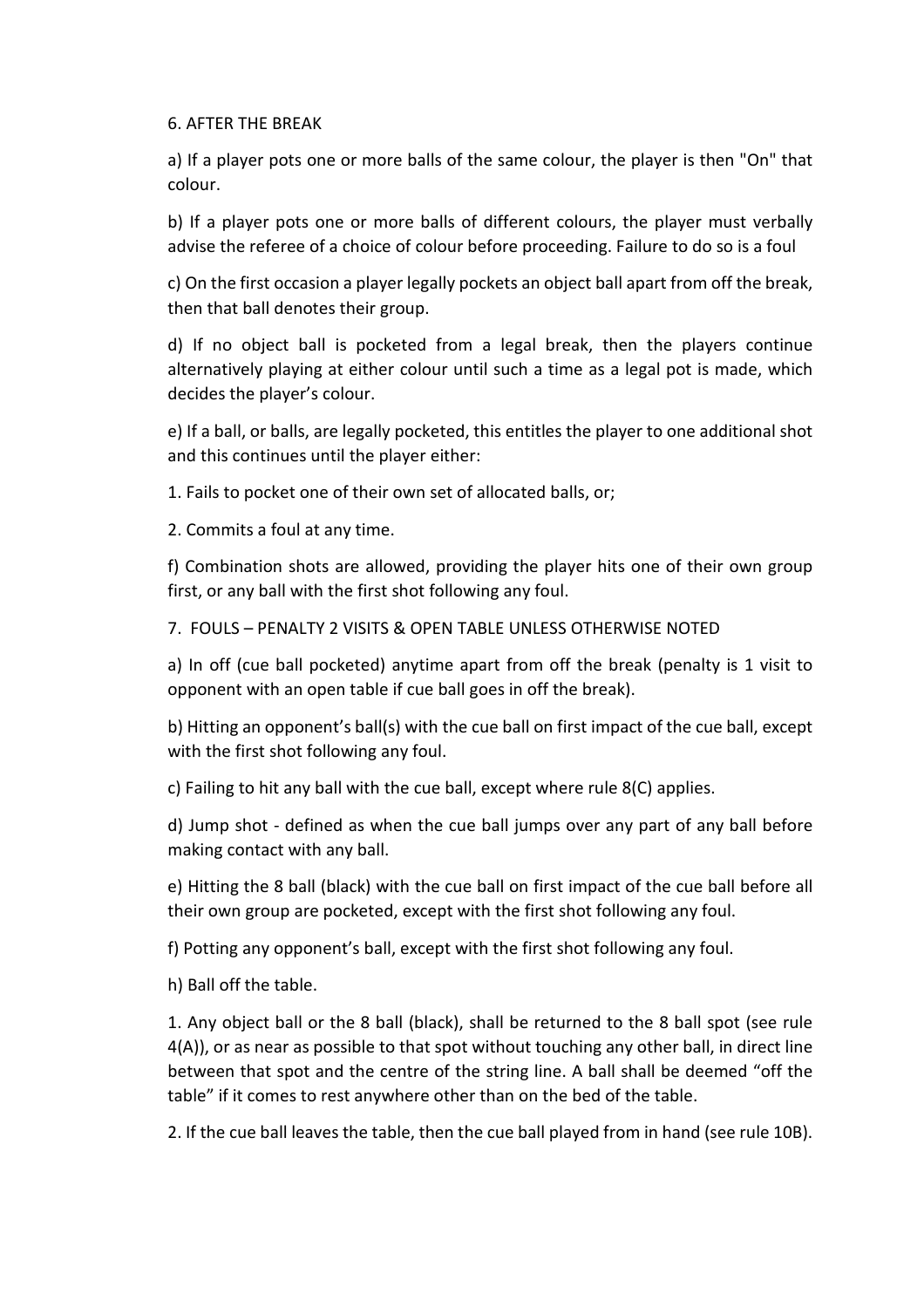h). If a player's body or clothing should touch any ball. Except the cue ball after the referee calls a "foul", when the player is entitled to the cue ball in hand.

i) Player not having at least part of one foot on the floor.

j) Playing or touching with the cue any ball other than the cue ball.

k) Striking the cue ball with any part of the cue other than the tip.

l) Playing out of turn.

m) Playing before all balls have come to rest.

n) Playing before any ball(s) require re-spotting.

o) Striking the cue ball with the cue more than once.

p) Push shot - defined as where the cue tip remains in contact with the cue ball for more than the momentary time commensurate with a normal stroked shot, or the cue tip remains in contact with the cue ball once it has commenced it's forward motion.

q) Failing to nominate when balls of both groups are pocketed with the first legal pot.

r) Foul break, falling to pot an object ball or drive at least two object balls to hit any cushions.

#### 8. PENALTY FOLLOWING ANY FOUL

a) Following any foul the offending player loses their next visit to the table, giving their opponent two consecutive visits to the table

b) If the cue ball has come to rest on the playing surface, then the player having two visits may proceed to play from where the cue ball lies, or in the event that the player cannot see the centre of any of his own balls, he may move the cue ball to any position behind the line. (Players are advised to ask the referee to hand them the cue ball).

c) On the first shot only of the first visit, the oncoming player may, without nomination, play the cue ball on to any ball without penalty, including any opponent's ball(s), or 8 ball (black). If any object ball(s) is pocketed directly, or by combination, the player is deemed to have pocketed a legal ball(s), and continues with the first visit. However, the player must not pot the 8 ball (black), which would mean loss of game. Except if the player is on the 8 ball (black), then the game would be won. When the player fails to pot a ball on the first or subsequent shot of the first visit, play then continues with the second visit. The second visit is deemed to have started when the cue ball is struck on the first shot of the second visit.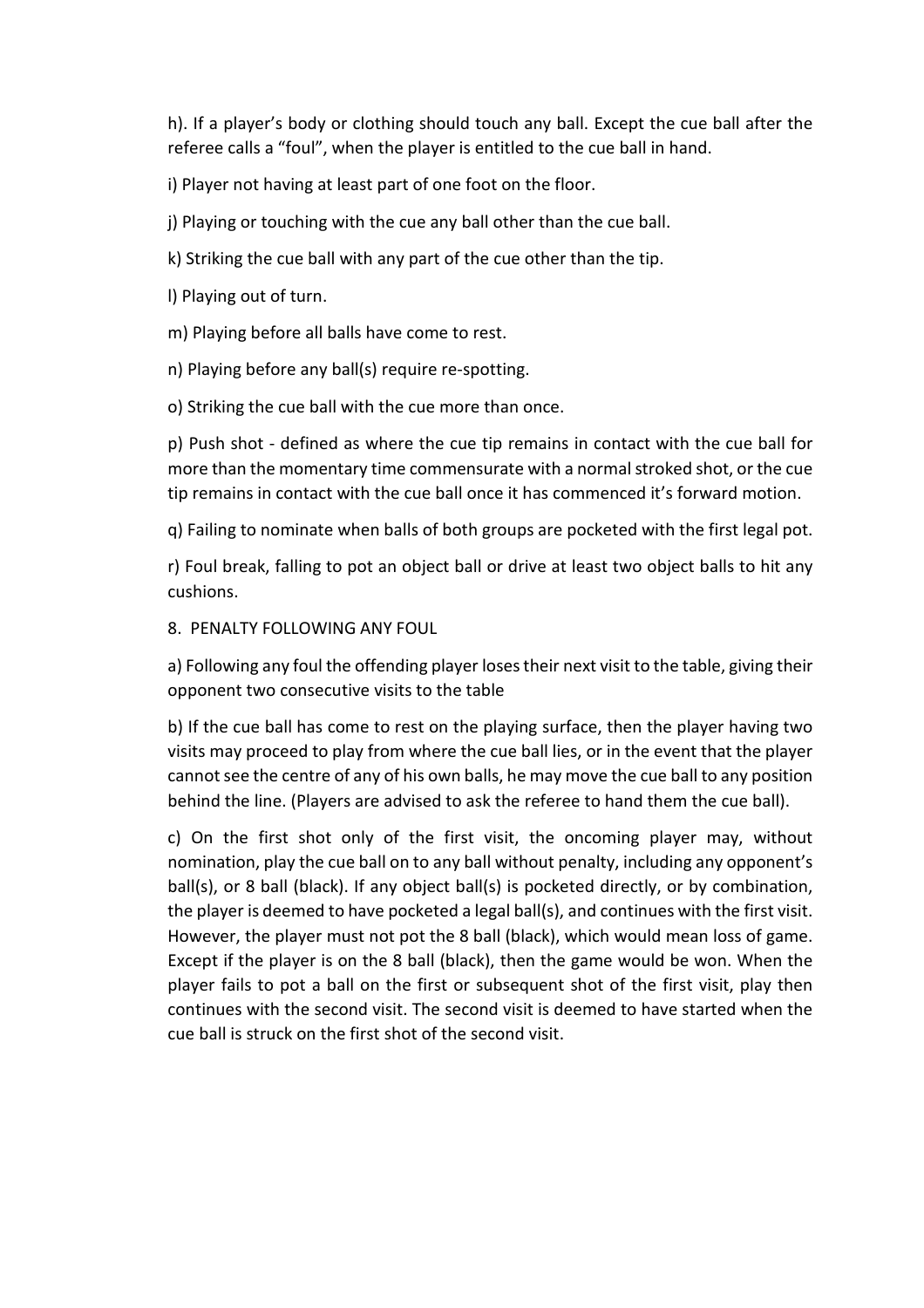#### 9. LOSS OF GAME

a) If a player pockets the 8 ball (black) before all the balls in their own group, except on the break (see rule 4(D), the player loses the game.

b) A player going in off the 8 ball (black) when the 8 ball (black) is pocketed, loses the game.

c) A player pocketing the 8 ball (black) and any other ball on the same shot will lose the game. Except following a foul when only the 8 ball (black) and ball(s) of the opponent's group are on the table, then with the first shot of the first visit, the player may legally pocket the 8 ball (black) as well as ball(s) of the opponent's group by any combination and in any order.

d) A player who clearly fails to make any attempt to play a ball of their own group will lose the game.

10. GENERAL

a) Touching ball:

1. Touching opponent's ball or 8 ball (black), the player MUST play a ball of their own group and play away from the ball without causing it to move. Except on the first shot of the first visit following any foul, this entitles the player to any ball.

2. Touching any ball the player is legally entitled to play. Play away from the touching ball, and be deemed to have played that ball. Should the cue ball fail to make contact with any ball, or strike the opponent's ball, or 8 ball (black), then the shot is fair, no foul.

b) Cue ball in hand: When a player has the cue ball in hand, the ball is played from any position from behind the line and in any direction.

c) Player in control: A player is said to be in control of the table from the time their body, cue, or clothing touches the table prior to their shot, throughout the visit, and up until the opponent does likewise prior to their visit. Any ball(s) that fall into pockets without being struck during this period, including the 8 ball shall be replaced by the referee to it's original position.

d) Completion of game: The game is completed when the 8 ball (black) is pocketed legally in any pocket, and all the remaining balls have come to rest, except on the break (see rule 4(D)).